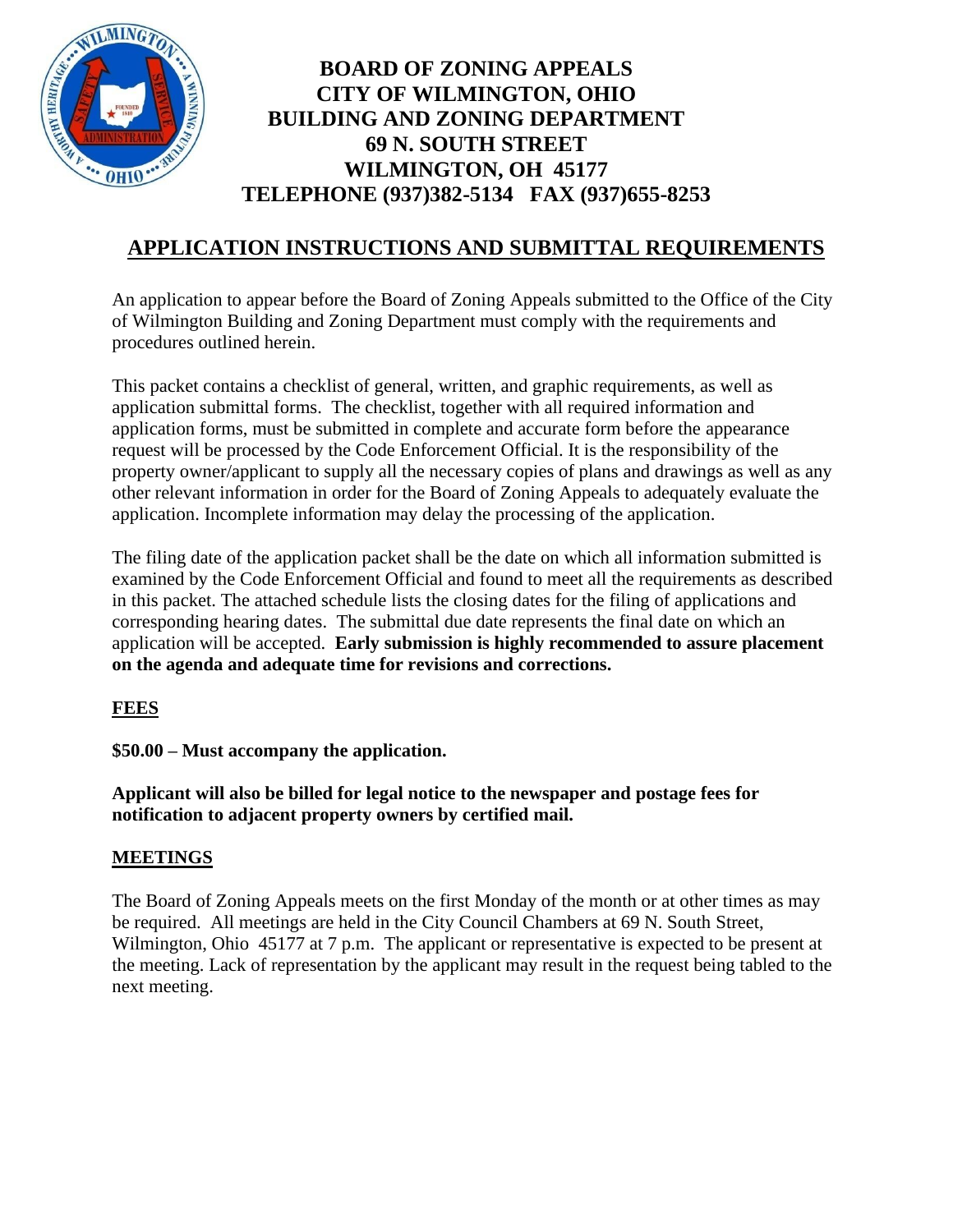

### **BOARD OF ZONING APPEALS BUILDING AND ZONING DEPARTMENT 69 N. SOUTH STREET WILMINGTON, OH 45177 TELEPHONE (937)382-5134 FAX (937)655-8253**

#### **APPLICATION**

(Please type or clearly print application)

| $\label{eq:nae} \begin{minipage}[c]{0.9\linewidth} \textbf{NAME OF APPLICATION} \end{minipage}$ |  |  |  |
|-------------------------------------------------------------------------------------------------|--|--|--|
|                                                                                                 |  |  |  |
|                                                                                                 |  |  |  |
|                                                                                                 |  |  |  |
| E-MAIL E-MAIL                                                                                   |  |  |  |
|                                                                                                 |  |  |  |
|                                                                                                 |  |  |  |
|                                                                                                 |  |  |  |
|                                                                                                 |  |  |  |
|                                                                                                 |  |  |  |

APPLICANT IS REQUESTING TO APPEAR BEFORE THE BOARD FOR THE PURPOSE OF (please check all applicable boxes):

| REQUESTING A VARIANCE FROM THE ZONING CODE |
|--------------------------------------------|
|--------------------------------------------|

| REQUESTING APPROVAL FOR A CONDITIONAL USE |
|-------------------------------------------|
|                                           |

 $\mathbb{R}^n$ APPEALING A NOTICE OF VIOLATION (PROPERTY MAINTENANCE OR ZONING)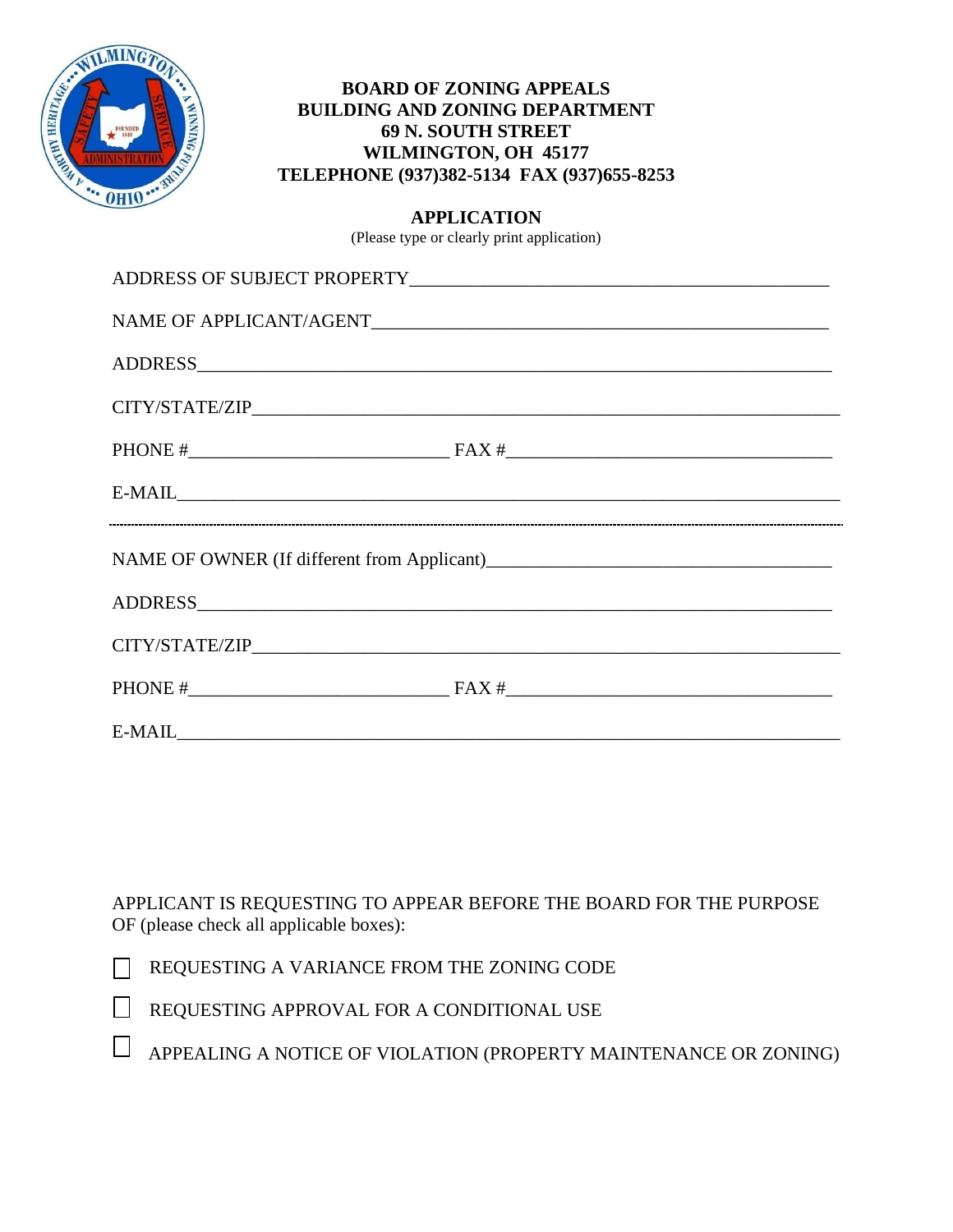# **APPLICABLE ONLY TO VARIANCE REQUESTS:**

PLEASE DESCRIBE THE NATURE OF THE VARIANCE

PLEASE SITE SECTION OF THE ZONING CODE FOR WHICH VARIANCE IS NEEDED (Example: 3.402.2)

Section <u>and</u> 1.

 $2.$ Section

Section  $3.$ 

# APPLICABLE ONLY TO CONDITIONAL USE REQUESTS:

CONDITIONAL USE BEING REQUESTED:-

**CURRENT ZONING OF PROPERTY (circle one):** 

- DC LI SN **SC**
- DT MF TN
- GI MH RR

# APPLICABLE ONLY TO APPEALS OF NOTICES OF VIOLATION FROM ZONING **AND/OR BUILDING INSPECTOR:**

NATURE OF ZONING AND/OR BUILDING VIOLATION:-

**SUMMARY OF GROUNDS FOR APPEAL:**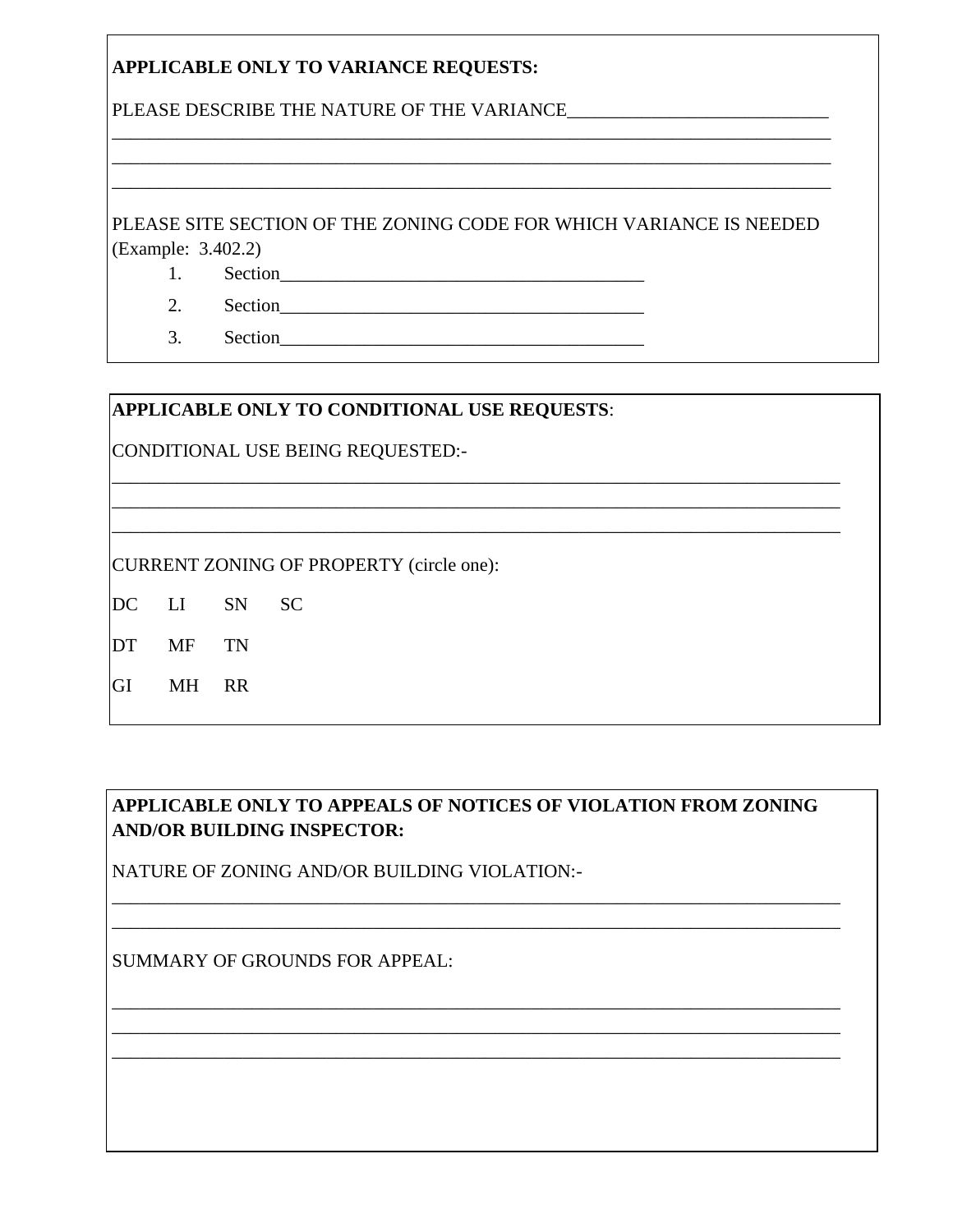# **APPLICABLE ONLY TO VARIANCE REQUESTS:**

Refer to the following sections of the Wilmington Zoning Code when providing arguments for granting the variance:

#### **1.307.5 REVIEW CRITERIA, FACTORS, AND CONSIDERATIONS**

#### **(A) Review Criteria**

In granting a variance, the BZA shall determine that one or both of the following factors are met by the request:

- (1) The conditions upon which an application for a variance is based are particular to the subject property with respect to the physical size, shape or other characteristics of the premises or adjoining premises, differentiating it from other premises in the same district; or
- (2) The variance would result in an improvement of the property that is more appropriate and more beneficial to the community than would be the case without granting of the variance.

#### **(B) Review Factors**

In granting a variance, the BZA shall also determine that all of the following factors are met by the request:

- (1) The essential character of the neighborhood would not be substantially altered, and adjoining properties would not suffer a substantial detriment as a result of the variance;
- (2) The spirit and intent behind the subject zoning requirement would be observed and substantial justice done by granting the variance;
- (3) The variance is not substantial and is the minimum necessary to afford relief to the applicant and achieve an appropriate and beneficial improvement of the property; and
- (4) The variance would not adversely affect the delivery of governmental services (e.g. water, sewer, garbage).

### **(C) Review Considerations**

In granting a variance, the BZA shall also consider the following factors:

- (1) Whether the property owner purchased the property with knowledge of the zoning restriction;
- (2) Whether the property in question will yield a reasonable return or whether there can be any beneficial use of the property without the variance; and
- (3) Whether the property owner's predicament feasibly can be obviated through some method other than a variance.

### **1.307.6 RESTRICTIONS ON BOARD ACTION**

No variance in the application of the provisions of this Zoning Code shall be approved by the BZA relating to buildings, land or premises now existing or to be constructed, unless, after a public hearing, the BZA shall find that such variance will not:

- **(A)** Alter the land use characteristics of the district, except as otherwise provided in this Zoning Code.
- **(B)** Impair the adequate supply of light and air to adjacent property.
- **(C)** Increase the hazard of fire, flood and other dangers on the property.
- **(D)** Diminish the marketable value of adjacent lands and buildings.
- **(E)** Increase the congestion in the public streets.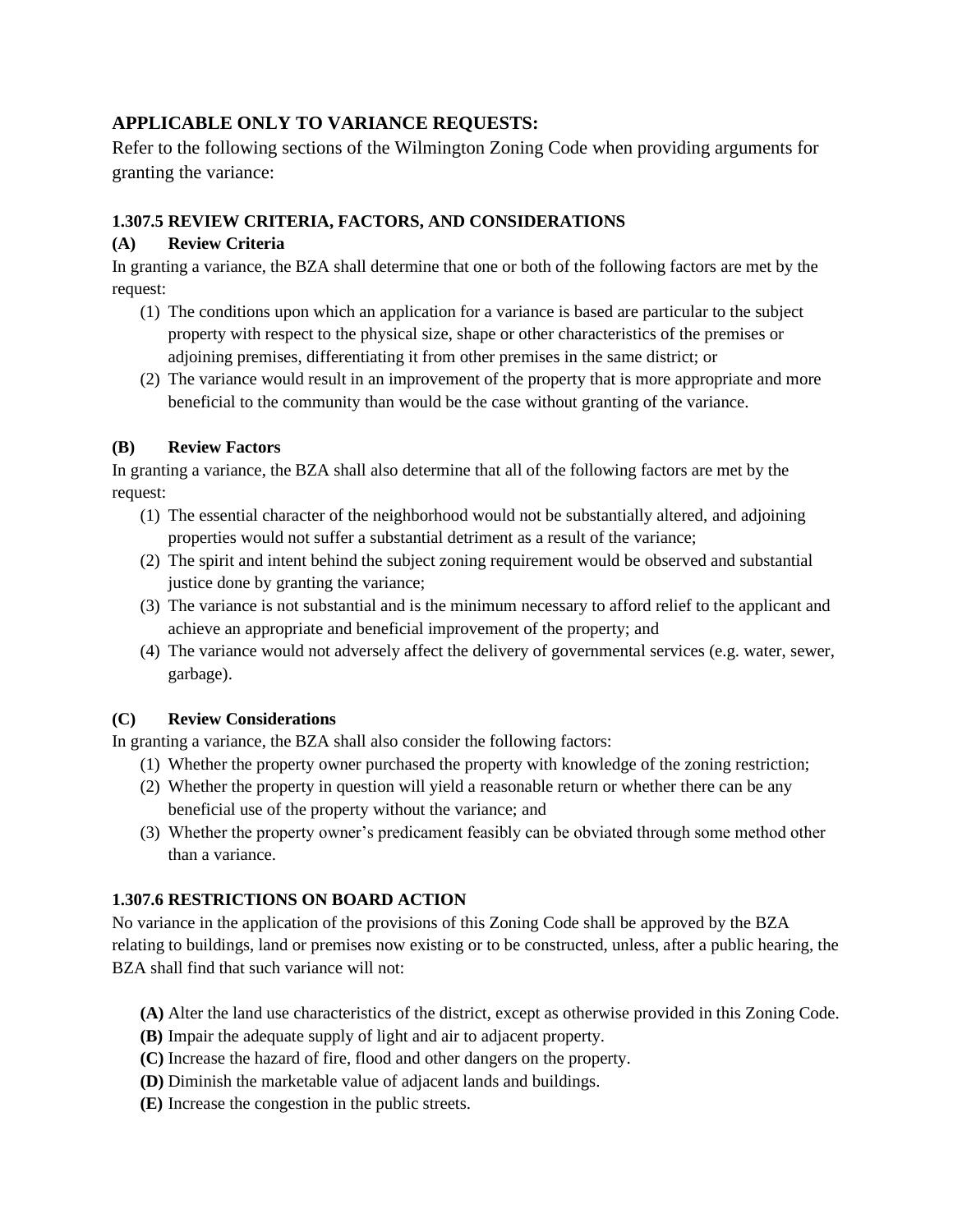(F) Otherwise impair the public health, safety, convenience, comfort and general welfare.

Please provide your arguments for granting the variance below (attach any additional information as needed): -

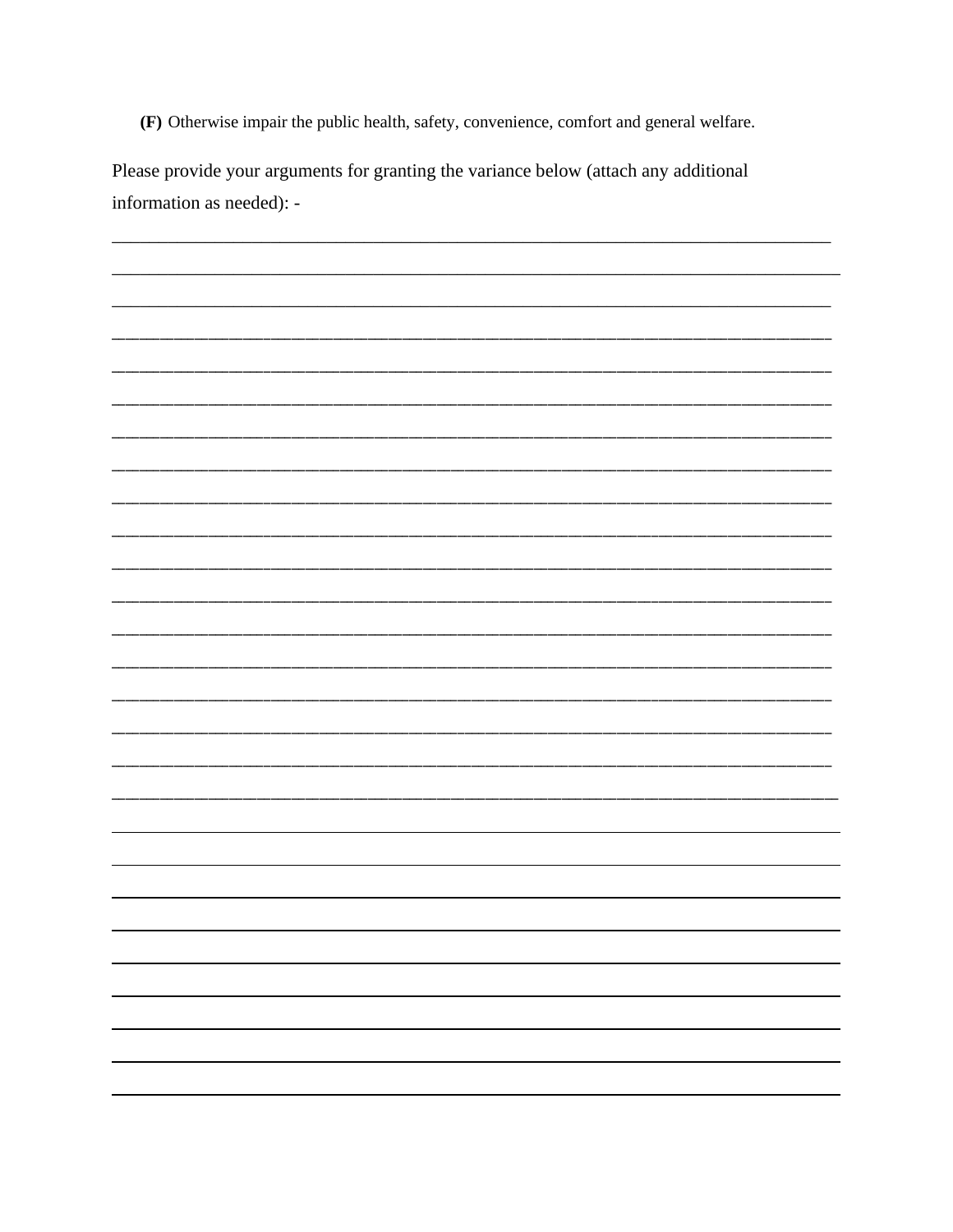# **ADJACENT PROPERTY OWNER LIST**

Please list names and **mailing addresses** of all property owners adjacent to or directly across the street from said property to be considered by the Board of Zoning Appeals, according to the current tax duplicate of the Clinton County Auditor. (Use extra sheets if necessary)

|     | <b>NAME</b> | <b>ADDRESS</b>                 | CITY/STATE/ZIP |
|-----|-------------|--------------------------------|----------------|
|     |             |                                |                |
|     |             | 2.                             |                |
|     |             | $\frac{3}{2}$                  |                |
|     |             | 4.                             |                |
|     |             |                                |                |
|     |             | 6.                             |                |
|     |             |                                |                |
|     |             |                                |                |
|     |             | 9.                             |                |
|     |             | 10.                            |                |
|     |             |                                |                |
|     |             | $12.$ $\overline{\phantom{a}}$ |                |
|     |             |                                |                |
|     | 14.         |                                |                |
| 15. |             |                                |                |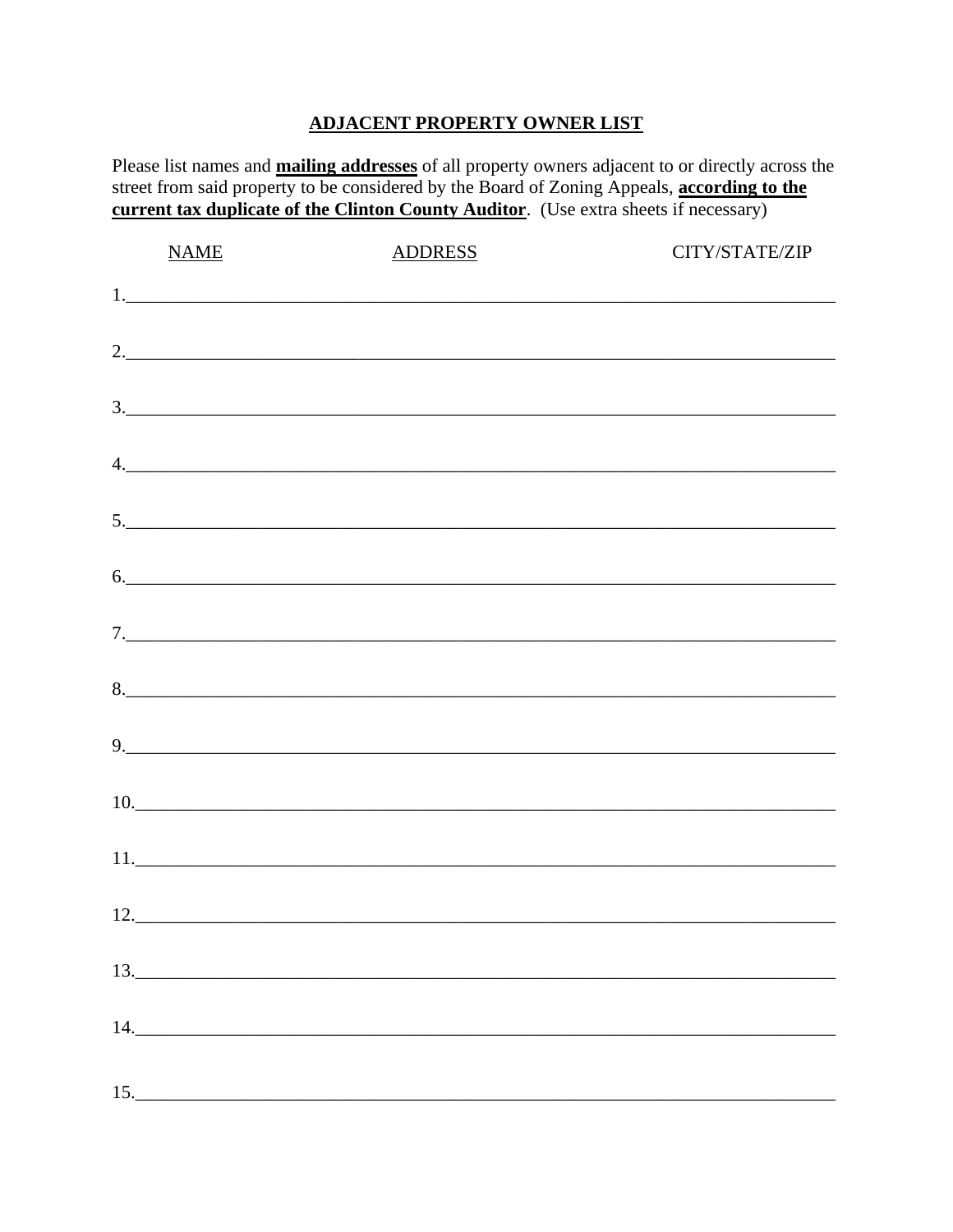### **SUBMISSION REQUIREMENTS FOR VARIANCES TO THE CITY OF WILMINGTON ZONING CODE**

## **1. GENERAL REQUIREMENTS**

The application packet must be submitted to the office of the City of Wilmington Building and Zoning Department no later than the due date (see attached schedule). Prior to submitting the application packet and necessary information, the applicant should revise the proposed plans and/or information as advised by the Zoning or Code Enforcement Official. Early submission is recommended to assure placement on the agenda and adequate time for revisions and corrections. Incomplete or inaccurate applications will not be accepted for processing or be placed on the agenda for any hearings or meetings.

# **2. WRITTEN REQUIREMENTS**

\_\_\_\_\_ APPLICATION FORM Complete and submit the Application Form

# **3. GRAPHIC REQUIREMENTS**

SITE PLAN (IF REQUEST IS IN REGARDS TO A VARIANCE FROM ZONING REQUIREMENTS)

Submit the site plan drawn to scale. The plan should contain the following information.

- \_\_\_\_\_ A. All existing property lines for each parcel within the subject site and the last name of the owners therein;
- B. The exact boundaries and dimensions of the subject lot;
- \_\_\_\_\_ C. Title, scale and address of the property.
- \_\_\_\_\_ D. The size and location of proposed and existing structures, including signs and the distances from front lot lines, side lot lines, and rear lot lines. Street names and right of way lines. Drawings of proposed signs with dimensions clearly marked.